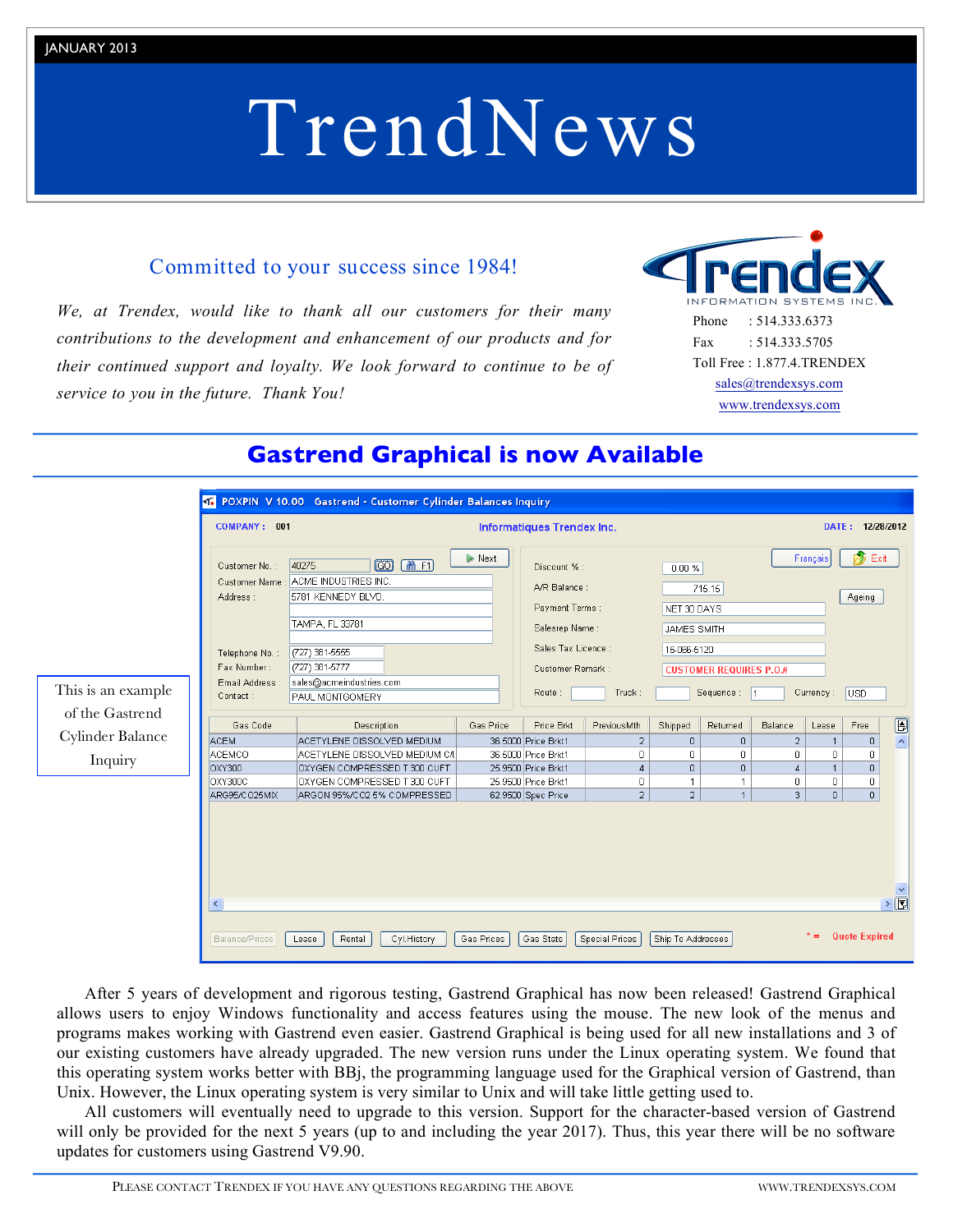Trendex, addressing the needs of independent welding supply distributors since 1984!

This year Trendex became an approved vendor of the AIWD Buying Group. We want to take this opportunity to thank all AIWD members and all our customers.

Please visit our website at www.trendexsys.com for more information about upcoming events from this and other associations.

# **Gastrend Software Update Version 10.00** *Gastrend Graphical*

# **Highlights of Gastrend Graphical:**

# **Support for Windows Mouse:**

With Gastrend Graphical, the mouse can be used. All options that required the use of function keys have now been turned into buttons, which can be clicked with the mouse. However, the function keys can still be used if desired. Users can use the mouse alone, or a combination of function keys and the mouse for maximum efficiency.

# **Simpler Menus and Programs:**

Programs have been re-organized in the menus for simplicity. All related programs have been placed in the same menu or submenu. Some programs have also been removed as individual programs and can now be found within other programs. For example, you can now access the Sales Statistics by Quantity and Dollar in the Product Inquiry.

# **Search Bar in Menu:**

The Main Menu tree now contains a search bar, which can be used to quickly find programs by program name or keyword.

# **Print Preview:**

Users may now view a print preview on screen of each report or list before printing it. Complete invoice details can be viewed in the format of the form and be faxed or emailed directly from server.

# **Payment by Two Methods:**

Counter Sales invoices can now be paid by two payment methods. For example, a customer may pay for part of an invoice by cash and pay the rest of the amount by Credit Card.

# **Priced Quotes:**

Quotes are now completely priced with taxes, HAZMAT, transport charges, etc. and printed, faxed or emailed with all charges included. Customers will know the total price at the time of quotation.

# **Contacts Added in Vendor File:**

6 additional contacts have been added to the vendor maintenance. A new field called Alternate Billing Vendor has also been added. This allows you to enter the buying group vendor or MasterCard vendor number for applicable suppliers. Therefore, you can enter a Purchase Order for Lincoln which you want to pay by Mastercard and when the Invoice is posted it can automatically be transferred to the Mastercard vendor account.

# **No More Defunct Tasks:**

If a user gets cut off on their PC, the user's session will be terminated and the user will no longer be logged in to Trendex. Because of this, when performing a shutdown on the main console as tdxadmin, you will no longer be able to kill tasks. Any users who are still logged in, must log off on their PCs before the console can be shutdown.